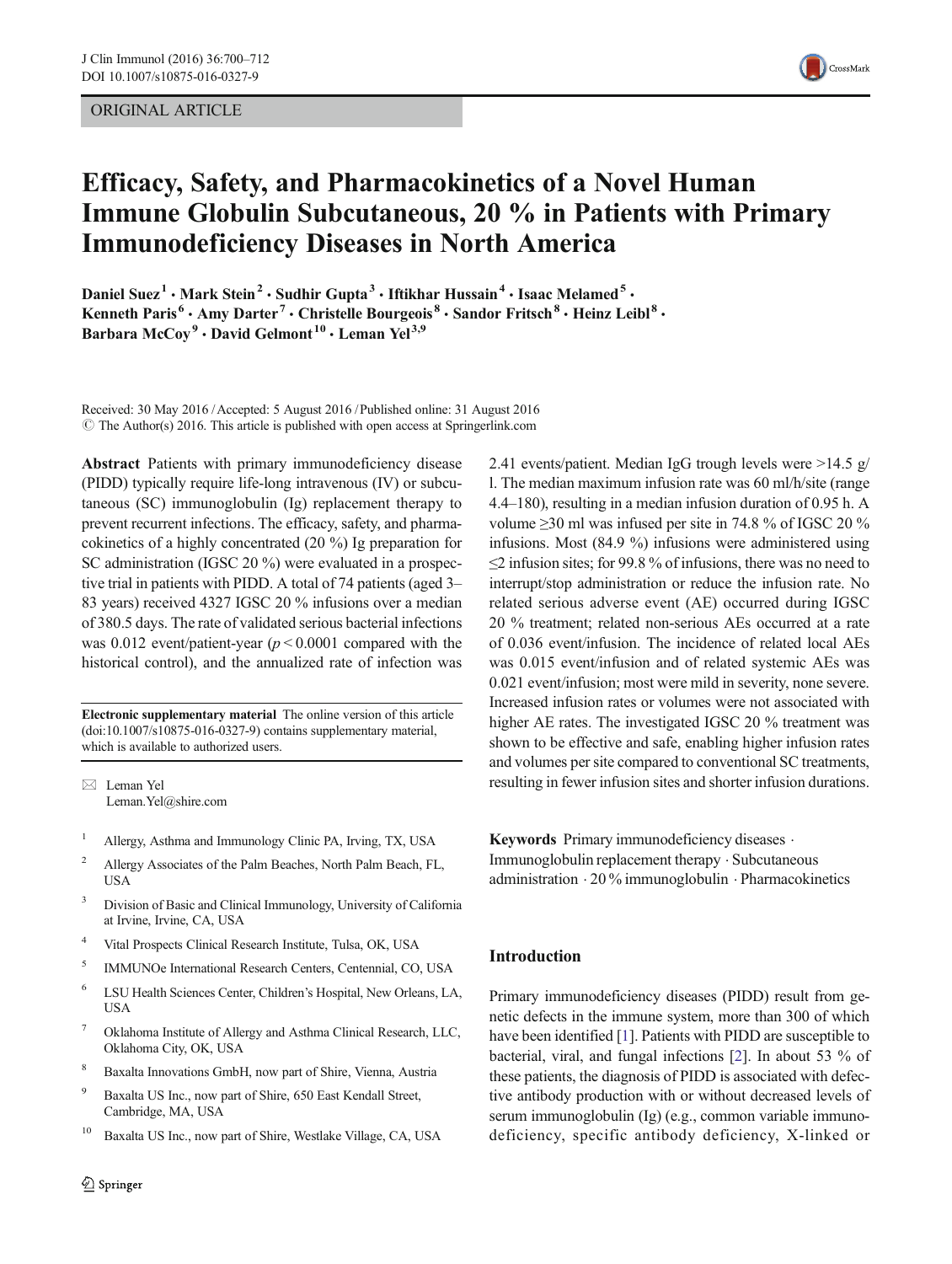<span id="page-1-0"></span>autosomal recessive agammaglobulinemia, hyper IgM syndrome) [[3\]](#page-11-0).

Polyclonal IgG preparations purified from human plasma have been used as antibody replacement therapy to reduce the number and severity of infections in patients with PIDD since the early 1950s [\[4,](#page-11-0) [5](#page-11-0)]. Due to their diverse specificity, polyclonal IgGs are able to neutralize infectious agents, enhance phagocytosis, and modulate the immune response. For clinical effectiveness in PIDD, antibody replacement therapy generally requires a monthly dose in the range of 0.3 to 0.6 g/kg body weight (BW) administered intravenously (IV) or subcutaneously (SC) [\[6\]](#page-11-0). With IgG solutions at 5 or 10 % weight per volume  $(w/v)$  protein concentration, volumes of 3 to 6 ml/kg BW are routinely administered IV [\[7\]](#page-11-0).

IgG replacement therapy administered SC (IGSC) has been widely established in recent years. It is safe and well-tolerated with a particularly low risk of systemic adverse reactions com-pared to IV administration of IgG [\[5](#page-11-0), [7\]](#page-11-0). IGSC slowly diffuses from the SC space into the systemic circulation while equilibrating with the extravascular compartment. Consequently, there is no high peak in the IgG concentration as seen following IV infusion, and sustained steady-state IgG levels can be achieved. At the same monthly equivalent dose as IV immunoglobulin replacement therapy (IGIV), IGSC may lead to higher serum IgG trough levels compared to IV infusion [[8,](#page-11-0) [9\]](#page-11-0). With appropriate training by healthcare professionals, SC infusions of immunoglobulin can easily be performed by patients at home without assistance, thus increasing their comfort and independence and also reducing cost [[10\]](#page-11-0).

A drawback of IGSC compared to IV infusion is the limited volume that can be administered into each site due to resistance of the SC extracellular matrix. Consequently, the rate at which IGSC can be infused is slower compared to IGIV, resulting in longer infusion times and requiring multiple infusion sites per treatment, usually on a weekly basis. One of the strategies to overcome these limitations is the development of highly concentrated IgG formulations that allow for infusion of the same dose in smaller infusion volumes compared to less concentrated products [\[5\]](#page-11-0).

Alternatively, SC immunoglobulin product that could be infused at higher rates and volumes per site would provide an advantage over currently available conventional SC preparations by decreasing infusion duration and the number of infusion sites. Immune globulin subcutaneous (human) (IGSC 20 %, Baxalta, now part of Shire) is a ready-for-use, sterile liquid preparation of highly purified, concentrated, functionally intact human IgG developed specifically for SC administration to provide patients with an additional treatment option.

Presented here are the results of a prospective phase 2/3 study that evaluated the efficacy, safety, tolerability, and pharmacokinetic (PK) characteristics of a new IGSC 20 % treatment option in adult and pediatric patients with PIDD in North America.

# Methods

## Study Design

This prospective, open-label clinical trial (registered on clinicaltrials.gov: NCT no. 01218438) was conducted in accordance with the Declaration of Helsinki and the international standards of Good Clinical Practice. Patients were enrolled at 15 sites in the USA and Canada; informed consent was obtained from each patient prior to undergoing any study procedures.

The trial comprised four study periods: in period 1, patients received IGIV 10 % and in periods 2 to 4, they received IGSC 20 % (Supplementary material Figure S1). Period 1 was designed mainly to determine the area under the IgG concentration curve (AUC) following IV administration (AUC<sub>IV</sub>). During IGSC 20 % treatment, systemic exposure equivalent to previous IGIV 10 % treatment (as measured by the AUC of total IgG over time) was targeted. Therefore, IGSC 20 % doses were adjusted to compensate for the lower bioavailability of IgG-administered SC. The adjustment factor to calculate the IGSC 20 % dose in period 2 (145 %) was approximated from the PK data of available IGSC products [[11](#page-11-0), [12](#page-11-0)]. Next, based on the PK data collected from the first 18 patients treated with IGSC 20 % at 145 % of the IGIV 10 % dose in period 2, the IGSC 20 % dose that would (on average) provide equivalent IgG exposure as IGIV  $10\%$  administration ("adjusted IGSC 20 % dose^) was determined to be 145 % of the IGIV 10 % dose. In period 3, patients were treated with IGSC 20 % at the "adjusted dose." Since this adjusted dose represented the average dose-response of only 18 patients, the possibility of over- or under-dosing could not be excluded. Thus, for each patient, an individually adapted (individualized) dose of IGSC 20 % was determined by comparing the patient trough level (equivalent to the steady-state serum IgG level) attained in period 3 to the expected trough level increase calculated from the PK data of periods 1 and 2. During period 4, the patients were infused with IGSC 20 % at this dose for 40 weeks.

## Study Population

Patients aged 2 years and older diagnosed with PIDD involving defective antibody production and requiring IgG replacement as defined by the International Union of Immunological Societies (IUIS) Scientific Committee 2011 [\[13](#page-11-0)] and by diagnostic criteria according to Conley et al. [[14](#page-11-0)] were eligible for enrollment in the study. Inclusion criteria also required that patients had received a stable dose (IV or SC) of IgG equivalent to at least 0.3 g/kg BW/4 weeks and not higher than 1 g/kg BW/4 weeks for a minimum of 12 weeks prior to first treatment and had serum IgG trough levels >5 g/l at screening. Patients were excluded from the study if they had a history of hepatitis B or C or a positive human immunodeficiency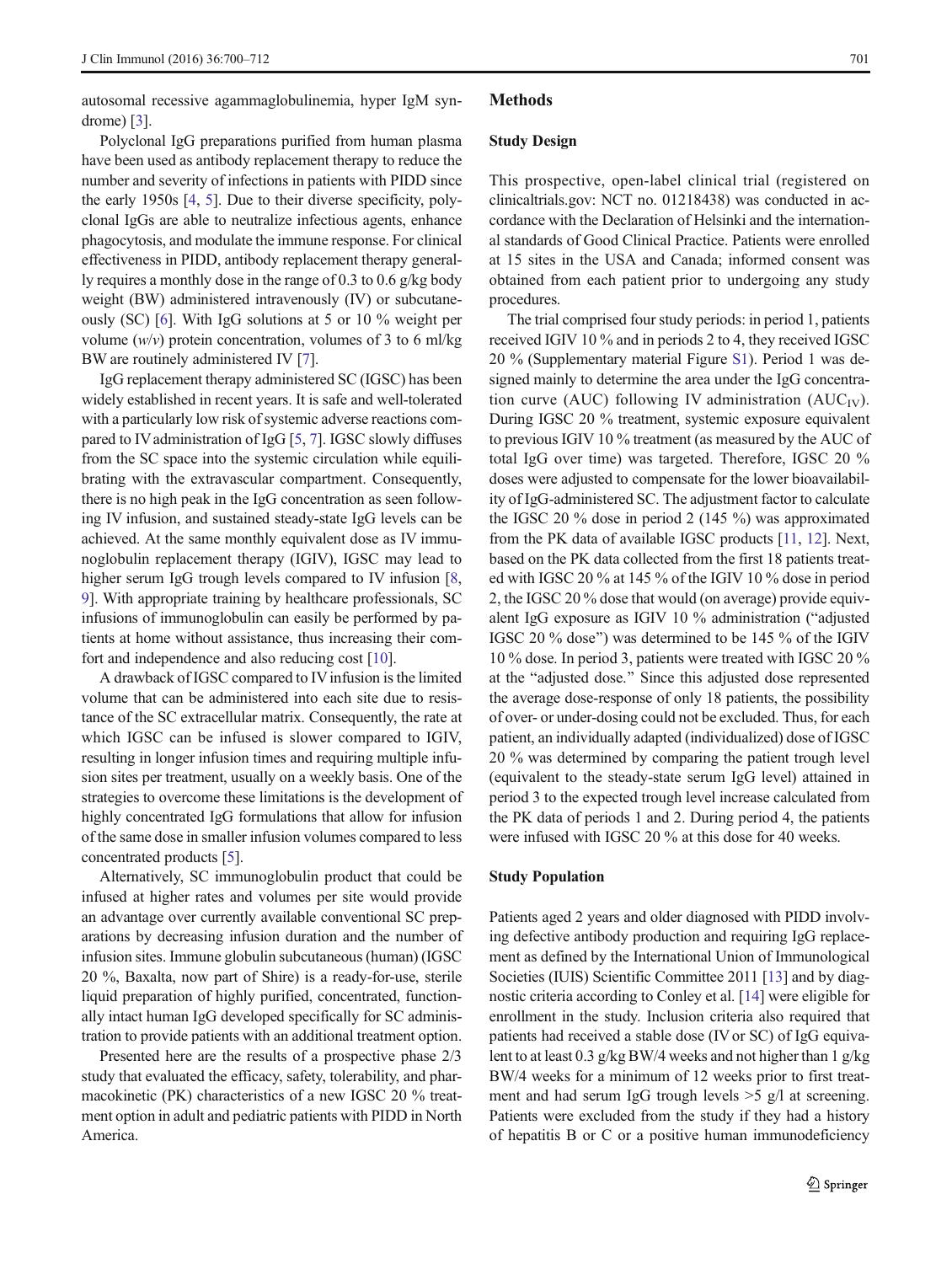virus test; if they had persistent abnormal alanine aminotransferase and aspartate aminotransferase values >2.5 times the upper limit of normal for the testing laboratory, creatinine clearance value <60 % of normal according to their age and gender, or severe neutropenia or protein loss at screening; or if they had been diagnosed with a malignancy, were receiving anticoagulation therapy, or had a history of thrombotic episodes. Patients were also excluded if they were receiving antibiotics, had an active infection at the time of screening, or had had an acute serious bacterial infection within 3 months prior to screening. A complete list of eligibility criteria is available in the Supplementary material.

# Study Product

IGSC 20 % is a liquid concentrate of functionally intact, aggregate-free IgG derived from human plasma. The production of IGSC 20 % follows the same manufacturing processes as IGI, 10 % solution (marketed under the Baxalta, now part of Shire trade-name GAMMAGARD LIQUID® in the US and Kiovig® in the EU) except for ultra/diafiltration and final formulation at 20 %  $(w/v)$  protein concentration. The manufacturing process of IGSC 20 % includes three dedicated virus inactivation and reduction steps: solvent/detergent (S/D) treatment [[15\]](#page-11-0), nanofiltration (35 nm) [\[15,](#page-11-0) [16](#page-11-0)], and low pH incubation with elevated temperature [\[17,](#page-11-0) [18\]](#page-11-0). Similar to IGI, 10 %, IGSC 20 % contains glycine as stabilizer to minimize IgG dimerization. The final IGSC 20 % product has a viscosity of 14.4 mPa/s, an osmolality of 280–292 mOsm/kg and contains trace amounts of IgA (average concentration 80 μg/ ml). Each lot of IGSC 20 % is monitored for procoagulant activity using a thrombin generation assay to ensure that the final container is free of procoagulants.

#### Immunoglobulin Treatments

Patients received IGIV 10 % at the monthly equivalent dose used prior to entering the study (required dose range 0.3- 1.0 g/kg BW/4 weeks) every 3 or 4 weeks at the clinical site. IGSC 20 % was administered once a week; doses used in the respective study periods are described in the "[Study](#page-1-0) [design](#page-1-0)" section. IGSC 20 % was infused using an electromechanical syringe-driver pump (CME T34L, Caesarea Medical Electronics) and high-flow, 24-gauge low-resistance needles (RMS Medical Products). The needle sets used in the trial ranged from 6 to 12 mm in length at the discretion of the investigator; there was no specified needle length for infusion. Infusion rates were increased incrementally: the initial two infusions were to be started at 10 ml/h/infusion site and could be increased to a maximum of 20 ml/h/infusion site. Subsequent infusions could begin at the maximum tolerated infusion rate for the initial infusions, and as tolerated, the infusion rate was to be increased to a maximum of

60 ml/h/site. For patients with a body weight of 40 kg or above, an infusion volume of up to 60 ml was to be administered per infusion site if well tolerated. For patients with a body weight below 40 kg, it was recommended to limit infusion volume to 20 ml per site for the initial two infusions. Volumes could then be increased to a maximum of 60 ml per site as tolerated. Multiple infusion sites could be used simultaneously. Infusion sites were to be rotated to avoid any single infusion site being used repeatedly within a short time interval. Infusion of IGSC 20 % at home was possible after sufficient training of the patient/caregiver or with assistance of a healthcare professional.

# Efficacy Assessment

Efficacy was evaluated based on the analysis of serious acute bacterial infections, all infections, and IgG levels. Serious bacterial infections, such as bacteremia/sepsis, bacterial meningitis, osteomyelitis/septic arthritis, bacterial pneumonia, and visceral abscesses caused by a recognized bacterial pathogen were diagnosed according to the Diagnostic Criteria for Serious Infection Types in the FDA Guidance for Industry, June 2008 [\[19\]](#page-11-0). The primary efficacy assessment was the annualized rate of validated acute serious bacterial infections (VASBIs, defined as  $R_{VASBI}$  = mean number of VASBI/patient/year). Efficacy was also evaluated by the annualized rate of all infections (i.e., VASBIs and all other events clinically assessed as infections), as well as the number of fever episodes (body temperature  $\geq$  38 °C), the number of days with fever, the number of days missed from school/work or to perform normal daily activities due to illness/infection, the number of admissions to a hospital as an in-patient, and the number of days as a stationary patient in the hospital, as well as urgent or unscheduled physician visits due to illness/infection (apart from the regular investigator/study site visits scheduled every 8–12 weeks within the study).

# Safety

Safety was evaluated through clinical and laboratory assessments. Safety data were collected throughout the study. The AEs that occurred during the infusions at the site (every 8– 12 weeks) were recorded by the investigator. All investigators were specifically trained on symptoms of potential AEs. All patients received an eDiary tablet to continuously record home treatments, AEs, and additional information as they occurred. The investigator provided guidance for the patient/caregiver regarding identification and documentation of local and systemic AEs, including signs of hemolysis such as fever, chills, back pain, fatigue, and dark urine. All patients were instructed to inform the investigator/site immediately in case of such an event. In addition, the patient was contacted by the investigator within 3–5 days after each infusion, either at the study site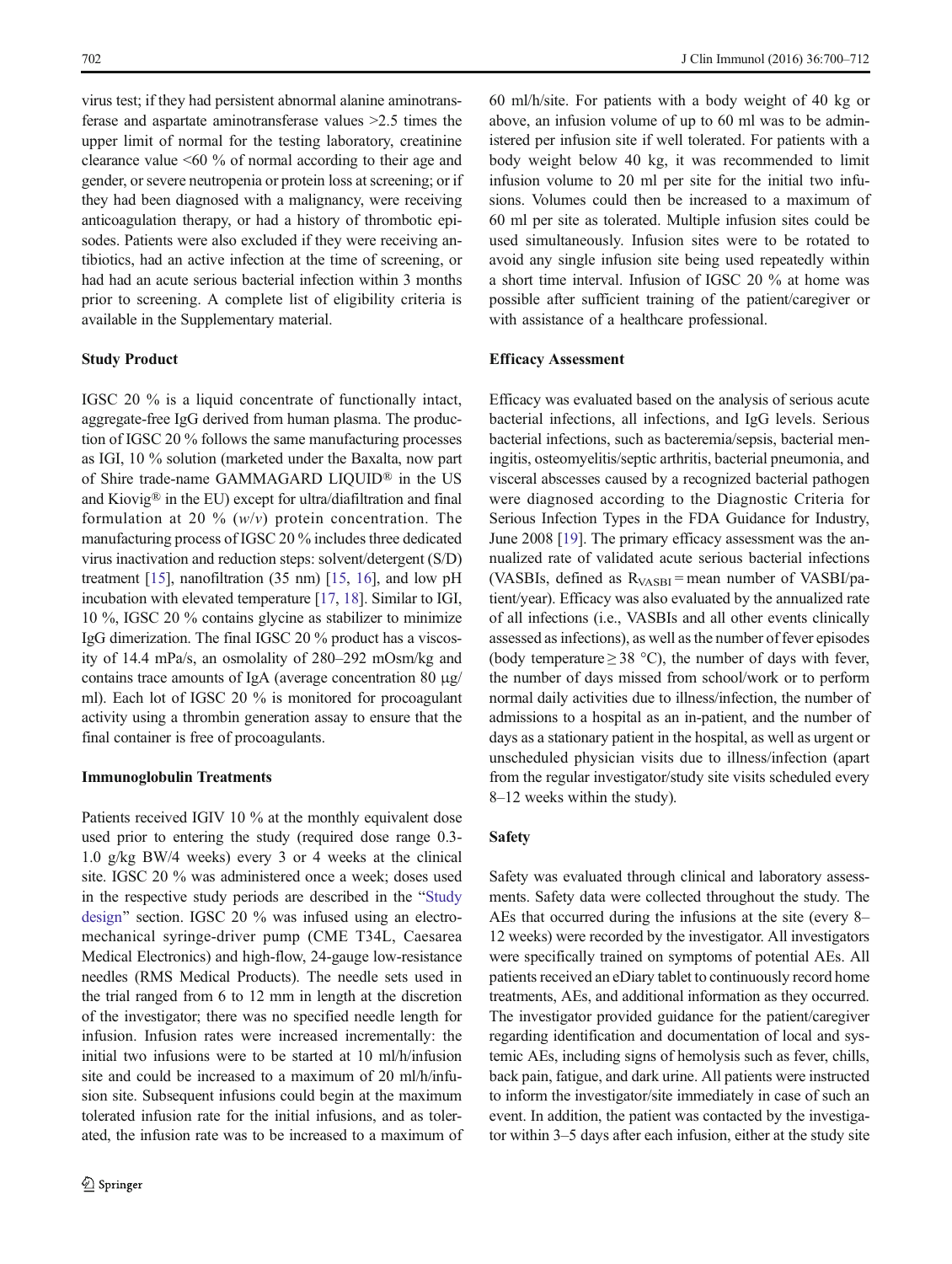or at their home for follow-up to ensure appropriate documentation of AEs. The investigators reviewed patients' eDiary entries at every site visit. All AEs were assessed by the investigator using comprehensive data collection systems—including the patient's eDiary—for seriousness, severity, temporal association, and possible causal relatedness to the investigational product.

Monitoring for potential cases of hemolysis comprised routine hematology screening and hemolysis screening as recommended by the FDA Guidance for Industry (June 2008 [[19](#page-11-0)]). If a decrease of hemoglobin  $\geq 2$  g/dl was measured during either the hematology or hemolysis screening, the assessments to monitor for potential cases of hemolysis were to be performed within 48–72 h of being informed of the hemoglobin level, unless there was a clear alternative explanation. These assessments included direct antiglobin (Coomb's) test, plasma-free hemoglobin, reticulocyte count, lactate dehydrogenase (LDH), serum haptoglobin, and urine hemosiderin.

## Pharmacokinetics

Determination of total serum IgG concentration was performed at a central laboratory using a validated enzymelinked immunosorbent assay (ELISA)-based method. PK assessments were performed over a specific dosing interval: in period 1 between infusions 10 and 11, for patients aged 12 years and older; in period 2 between infusions 9 and 10, for the first 18 patients aged 12 years and older; and for all patients in period 4 between infusions 17 and 18 (Supplementary material Figure S1). In period 2 and 4, samples were collected preinfusion and on days 1, 3, 5, and 7 after IGSC 20 % administration in patients aged 12 years and older. In patients aged 2–11 years, samples to determine the AUC over a dosing interval ( $AUC_{0-τ}$ ) after IGSC 20 % administration were only drawn preinfusion and on days 3 and 7 in order to limit the number of blood draws.

Total serum IgG trough levels were assessed immediately prior to each IGIV 10 % infusion in period 1 and during IGSC 20 % treatment: prior to infusion 1, twice each in periods 2 and 3, four times during period 4, and at the end-of-study visit.

# Statistical Methods

Efficacy was assessed by the mean number of VASBIs per patient per year ( $R_{VASBI}$ ). Assuming  $R_{VASBI} = 0.6$  and a onesided test and a Type I error =  $0.01$ , a sample size of 59 patients would have in excess of 85 % power to test the null hypothesis that  $R_{VASBI} \geq 1.0$  against the alternative hypothesis  $R_{VASBI}$  <1.0.  $R_{VASBI}$  and 99 % upper confidence limit (CI) were calculated using a Poisson model accounting for the length of the observation periods per patient.

The AUC between adjacent infusions was calculated by the trapezoidal rule. To allow for comparisons between periods 1, 2, and 4, AUC<sub>0</sub> $-$ τ was standardized for the infusion intervals (3 or 4 weeks vs. 1 week =  $AUC_{0-r}$ ;). The bioavailability of IGSC 20 % relative to IGIV 10 % was estimated from the ratio of AUC<sub>0-τ;h</sub> in period 4 (SC treatment at an individualized dose, once per week) over  $AUC_{0-\tau;h}$  in period 1 (IV treatment every 3 or 4 weeks) standardized to 1 week.

#### Measures of Patient Experience

Treatment burden related to Ig therapy was evaluated with the Life Quality Index questionnaire (LQI) for the age group 2 to 12 years (observer: parent) and the age group 13 years and older (observer: patient) [[20,](#page-11-0) [21](#page-11-0)]. The LQI covers four domains: treatment interference, therapy-related problems, therapy settings, and treatment costs. While data related to treatment cost LQI domain were collected, they were not included in the analysis as patients received free treatment during the study. Treatment satisfaction was surveyed in age groups from 2 to 12 years (observer: parent) and 13 years and older (observer: patient) using the Treatment Satisfaction Questionnaire for Medication (TSQM-9) [\[22](#page-12-0)]. Evaluations were performed at baseline, at the end of periods 1 and 3 and during the end-of-study visit (or early termination visit). Score changes between end of period 1 and end of period 3 or end of study visit were analyzed. In both the LQI and TSQM-9, higher scores indicated higher satisfaction.

## Results

#### Study Population

Seventy-seven (77) patients with PIDD started study period 1 (51.9 % males, 48.1 % females; age range 3–83 years; Supplementary material Table S1). More than half of the patients had either common variable immunodeficiency (33.7 %), "specific antibody deficiency" (23.4 %), or agammaglobulinemia (14.3 %, congenital and autosomal recessive combined; Supplementary material Table S2). All patients had received antibody replacement therapy until just prior to study entry (68.8 % IV; 31.2 % SC). None of the patients screened for inclusion in the study had elevated transaminases, and therefore, no patient was excluded based on these criteria. Overall, 74 patients were administered IGSC 20 % and 67 (90.5 %) patients completed the study (Supplementary material Figure S2). Two patients were discontinued from the study during period 1 for non-adherence, and one patient withdrew from the study after being hospitalized for mild headache (SAE) assessed as related to IGIV 10 % infusion. During IGSC 20 % treatment, seven patients prematurely discontinued treatment. One patient who had common variable immune deficiency and fibromyalgia experienced fatigue (unrelated to IGSC 20 % administration) and chose to discontinue. One patient was terminated from the study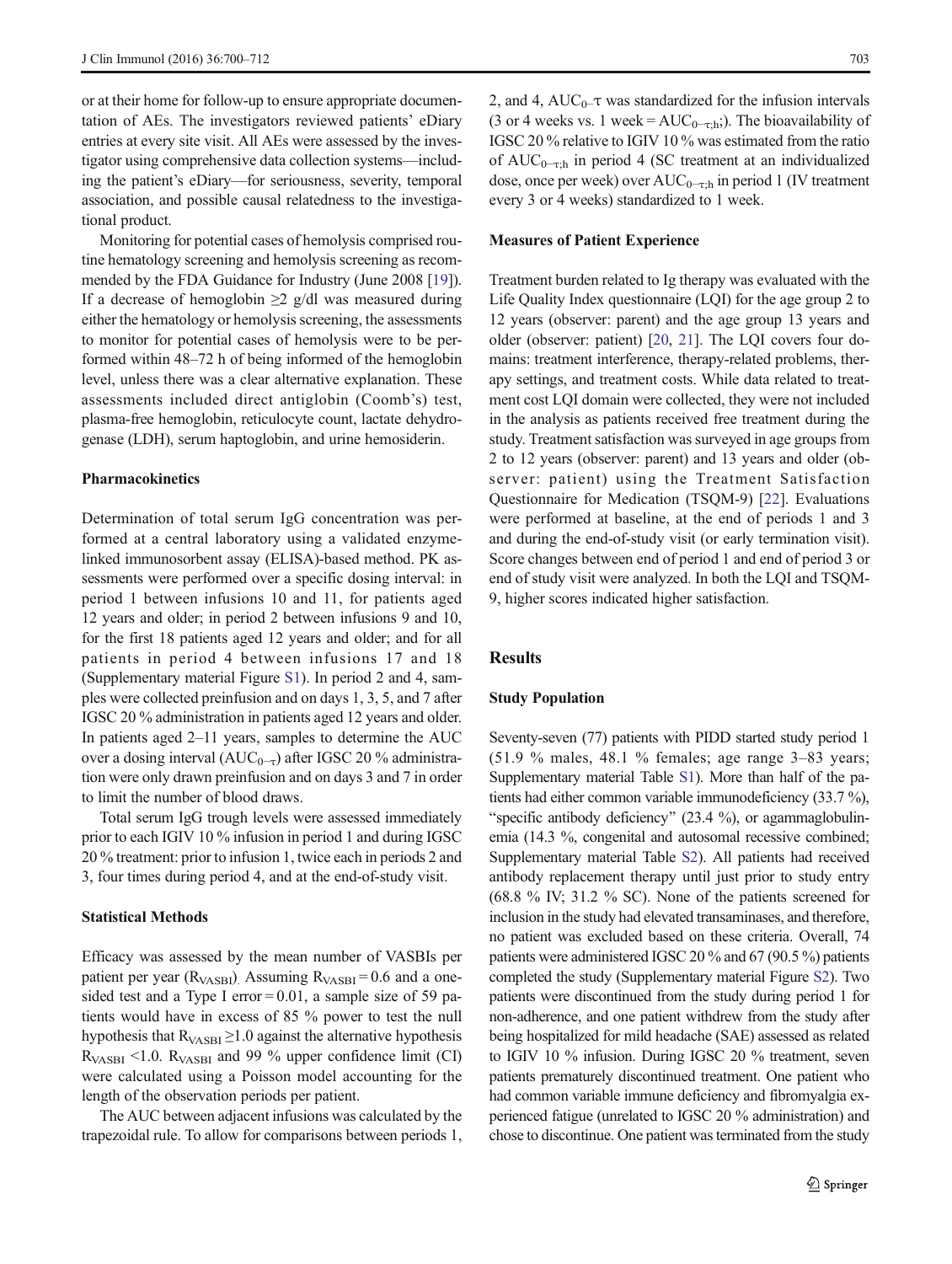because of poor adherence to the study protocol and five patients withdrew consent for reasons unrelated to AEs (Supplementary material Figure S2).

# **Efficacy**

During IGSC 20 % treatment, the point estimate of R<sub>VASBI</sub> was statistically significantly lower than 1 ( $R_{VASBI} = 0.01$ ; 99 % CI = 0.024;  $p < 0.0001$ ; Table 1). One VASBI of pneumonia treated with systemic antibiotics developed during period 4 in a 78-year-old patient who had specific antibody deficiency and a history of allergic bronchopulmonary aspergillosis.

The point estimate of the annualized rate of all infections was 2.41 events/patient during IGSC 20 % treatment and 3.86 events/patient during IGIV 10 % administration (Table 1). While receiving IGSC 20 %, the annualized rate of days off of school/work was 1.16 days, and hospitalizations occurred at a rate of less than once per year for  $\leq 1$  day/year (all point estimates). Overall, 58/74 (78.4 %) patients received antibiotics mostly for treatment of acute infections during IGSC 20 % for an annualized duration of 57.59 days (point estimate). The point estimate of the rate of acute (urgent or unscheduled) physician visits due to infection or other illness was also less than one visit per year (Table 1).

# Safety

IGSC 20 % was safe, with no serious causal-related AEs. Of the three serious AEs that occurred during the trial, one was a

Table 1 Efficacy of protection

mild headache assessed as related to IGIV 10 % by the investigator for which the patient was hospitalized and kept under observation and subsequently withdrew from the study. The other two SAEs, a severe lung adenocarcinoma and a moderate pneumonia, the VASBI described above, were not deemed related to IGSC 20 % treatment.

The incidence of non-serious AEs per infusion was 0.108 event/infusion during IGSC 20 % treatment and was 0.556 event/infusion during IGIV 10 % administration (Table [2\)](#page-5-0). Of the 466 non-serious AEs (other than infections) reported for IGSC 20 %, 157 non-serious AEs (0.036 event/infusion) were deemed causally related to IGSC 20 %; most (136/157; 86.6 %) were of mild severity; none were severe.

Systemic AEs assessed as causally related to IGSC 20 % treatment were reported in 25.7 % of patients with an incidence of 0.021 event/infusion. The most frequent systemic AEs considered related to IGSC 20 % infusions were headache (0.011 event/infusion) followed by fatigue and nausea (0.002 event/infusion each; Table [3](#page-6-0)). Headache was experienced by 10.8 % of patients receiving IGSC 20 % infusion. Diarrhea was reported by 2.7 % of patients, however with an incidence of less than 0.001 per infusion. The other systemic AEs deemed related to IGSC 20 % were reported at a very low frequency  $(\leq 0.001$  event/ infusion, Table [3\)](#page-6-0). There was no event of laboratory-confirmed hemolysis following IGSC 20 % administration. A decline in hemoglobin of 2.0 g/dl or more was observed in six patients (during IGIV 10 % treatment ( $n = 1$ ), during IGSC 20 % administration ( $n = 3$ ), and at the "end-of-study" visit  $(n = 2)$ ). However, at no time was there a concordance of other laboratory test results (e.g.,

| <b>Table 1</b> Efficacy of protection<br>against infections | Parameter                                                                | Annualized rate <sup>a</sup> per patient per treatment |                         |                                  |                  |  |
|-------------------------------------------------------------|--------------------------------------------------------------------------|--------------------------------------------------------|-------------------------|----------------------------------|------------------|--|
|                                                             |                                                                          | IGIV 10 % $(19.67 \text{ PY})^b$                       |                         | IGSC 20 % $(83.70 \text{ PY})^6$ |                  |  |
|                                                             |                                                                          | Point estimate                                         | 95 % CI                 | Point estimate                   | 95 % CI          |  |
|                                                             | Validated acute bacterial infections<br>(VASBIs) [upper limit 99 $%$ CI] | $0.00$ [0.234]                                         | $0.00 \text{ to } 0.19$ | $0.01^{\circ}$ [0.024]           | $0.01$ to $0.02$ |  |
|                                                             | All infections <sup>d</sup>                                              | 3.86                                                   | $2.77 - 5.22$           | 2.41                             | $1.89 - 3.03$    |  |
|                                                             | Sinus infections                                                         | 0.97                                                   | $0.61 - 1.45$           | 0.69                             | $0.50 - 0.93$    |  |
|                                                             | Fever episodes                                                           | 0.61                                                   | $0.34 - 0.99$           | 0.13                             | $0.08 - 0.21$    |  |
|                                                             | Days off school or work due to<br>illness or infection                   | 3.20                                                   | 1.88-5.03               | 1.16                             | $0.70 - 1.79$    |  |
|                                                             | Days on antibiotics                                                      | 63.2                                                   | 43.39 - 88.29           | 57.59                            | $40.71 - 78.59$  |  |
|                                                             | Days in hospital                                                         | 0.20                                                   | $0.08 - 0.42$           | 0.11                             | $0.05 - 0.20$    |  |
|                                                             | Hospitalizations                                                         | 0.05                                                   | $0.02 - 0.10$           | 0.02                             | $0.01 - 0.04$    |  |
|                                                             | Acute physician /emergency room visits                                   | 1.73                                                   | $1.03 - 2.68$           | 0.86                             | $0.54 - 1.28$    |  |
|                                                             |                                                                          |                                                        |                         |                                  |                  |  |

NA not applicable, n number of treated patients, CI confidence interval

<sup>a</sup> Rate = number of infections divided by the total number of patient-years under treatment

 $b$  PY: Patient-years = number of patient-years under treatment

 $\degree$  For the null hypothesis of one or more validated ASBI per year, p value < 0.0001

<sup>d</sup> VASBIs and all other events clinically assessed as infections during the study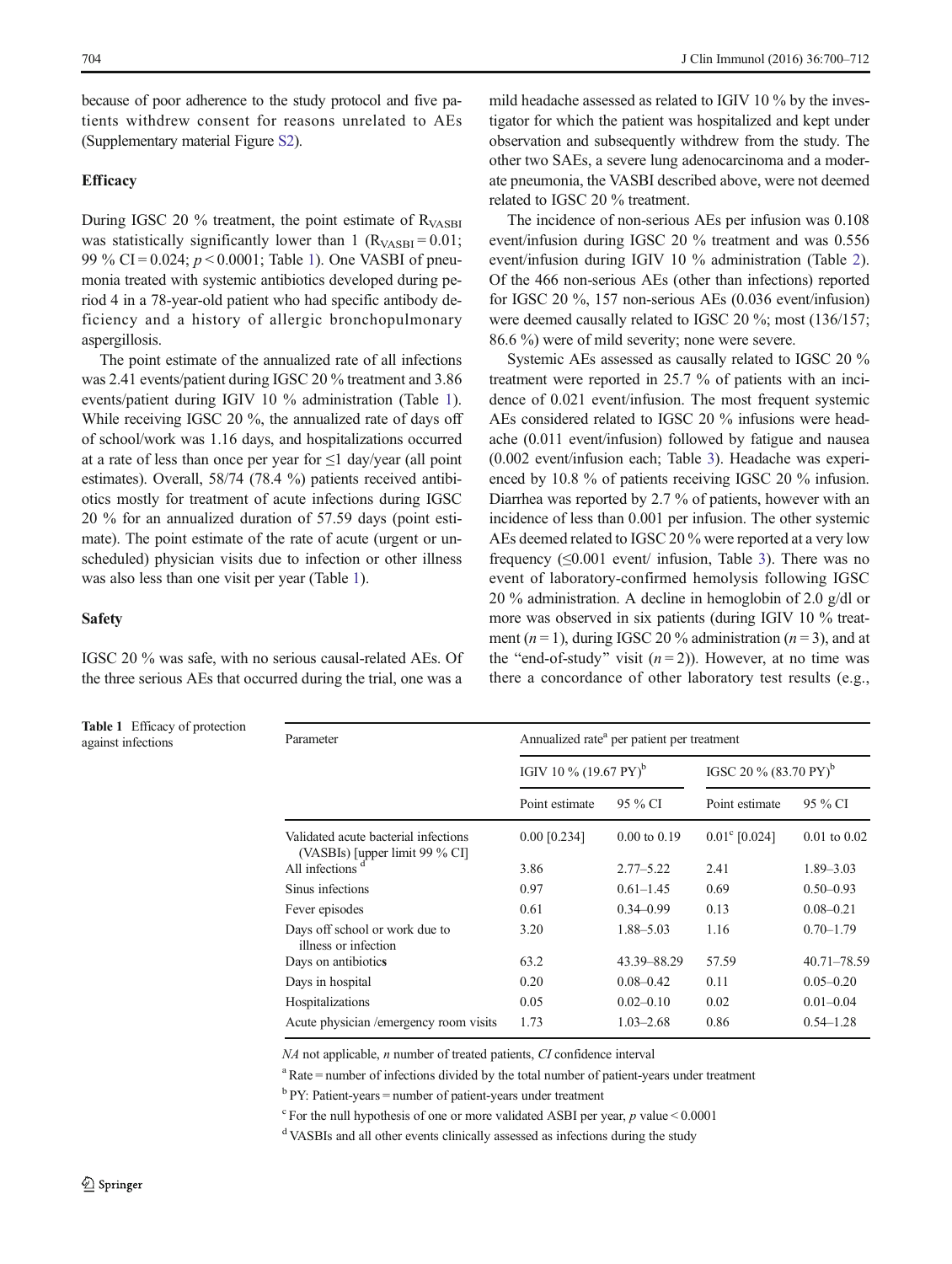#### <span id="page-5-0"></span>Table 2 Summary of AE analyses

| AE categories                                                       | Treatments                              |                                         |                                           |                                        |  |  |
|---------------------------------------------------------------------|-----------------------------------------|-----------------------------------------|-------------------------------------------|----------------------------------------|--|--|
|                                                                     | IGIV 10 %                               |                                         | IGSC 20 %                                 |                                        |  |  |
|                                                                     | Number $(\%)$ of<br>patients $(n = 77)$ | Number (rate) $a$ of<br>AEs $(n = 324)$ | Number $(\%)$ of<br>patients ( $n = 74$ ) | Number $(rate)^a$ of<br>AEs $(n=4327)$ |  |  |
| Non-serious AEs (excluding infections)                              | 51 (66.2)                               | 180 (0.556)                             | 57 (77.0)                                 | 466 (0.108)                            |  |  |
| Mild                                                                | 43 (55.8)                               | 141(0.435)                              | 53 (71.6)                                 | 360 (0.083)                            |  |  |
| Moderate                                                            | 17(22.1)                                | 37(0.114)                               | 31(41.9)                                  | 104(0.024)                             |  |  |
| Severe                                                              | 2(2.6)                                  | 2(0.006)                                | 2(2.7)                                    | $2 \left( \le 0.001 \right)$           |  |  |
| Causally related non-serious AEs                                    | 28 (36.4)                               | 80 (0.247)                              | 28 (37.8)                                 | 157 (0.036)                            |  |  |
| Mild                                                                | 22(28.6)                                | 59 (0.182)                              | 24(32.4)                                  | 136(0.031)                             |  |  |
| Moderate                                                            | 9(11.7)                                 | 19(0.059)                               | 9(12.2)                                   | 21(0.005)                              |  |  |
| Severe                                                              | 2(2.6)                                  | 2(0.006)                                | 0(NA)                                     | 0(NA)                                  |  |  |
| Causally related local non-serious<br>AEs (excluding infections)    | 2(2.6)                                  | 2(0.006)                                | 18(24.3)                                  | 67(0.015)                              |  |  |
| Mild                                                                | 1(1.3)                                  | 1(0.003)                                | 16(21.6)                                  | 62(0.014)                              |  |  |
| Moderate                                                            | 1(1.3)                                  | 1(0.003)                                | 3(4.1)                                    | 5(0.001)                               |  |  |
| Severe                                                              | 0(NA)                                   | 0(NA)                                   | 0(NA)                                     | 0(NA)                                  |  |  |
| Causally related systemic non-serious<br>AEs (excluding infections) | 27(35.1)                                | 78 (0.241)                              | 19(25.7)                                  | 90(0.021)                              |  |  |
| Mild                                                                | 22(28.6)                                | 58 (0.179)                              | 16(21.6)                                  | 74 (0.017)                             |  |  |
| Moderate                                                            | 8(10.4)                                 | 18 (0.056)                              | 8(10.8)                                   | 16(0.004)                              |  |  |
| Severe                                                              | 2(2.6)                                  | 2(0.006)                                | 0(NA)                                     | 0(NA)                                  |  |  |
| SAEs (including infections)                                         | 1(1.3)                                  | 1(0.003)                                | 2(2.7)                                    | $2 \left( \le 0.001 \right)$           |  |  |
| Mild                                                                | 1(1.3)                                  | 1(0.003)                                | 0(NA)                                     | 0(NA)                                  |  |  |
| Moderate                                                            | 0(NA)                                   | 0(NA)                                   | 1(1.35)                                   | $1$ (<0.001)                           |  |  |
| Severe                                                              | 0(NA)                                   | 0(NA)                                   | 1(1.35)                                   | $1$ (<0.001)                           |  |  |
| Causally related SAEs                                               | 1(1.3)                                  | 1(0.003)                                | 0(NA)                                     | 0(NA)                                  |  |  |
| Causally related AEs leading to discontinuation                     | 1(1.3)                                  | 1(0.003)                                | 0(NA)                                     | 0(NA)                                  |  |  |
| AEs leading to death                                                | 0(NA)                                   | 0(NA)                                   | 0(NA)                                     | 0(NA)                                  |  |  |

n total number of patients or total number of infusions, AE adverse event, NA not applicable; SAE serious AE

<sup>a</sup> Rate per infusion = total number of AEs divided by the total number of infusions

Coomb's test, haptoglobin, free hemoglobin, LDH, urine hemosiderin) supporting a diagnosis of hemolysis in these patients. No renal AEs or changes in laboratory values that measure kidney function were reported during the study.

Causally related local AEs occurred at a frequency of 0.015 event/infusion during IGSC 20 % treatment (Table 2); only 58/4327 (1.3 %) IGSC 20 % infusions were associated with one or more related local AEs. Over the entire course of the study, 24.3 % of patients reported experiencing one or more local AEs related to IGSC 20 % infusion at some time during the study (Table 2). However, the proportion of patients reporting one or more related local AE and the incidence of related local AEs per patient per year decreased throughout the study. At infusion 1, 13 % of the patients reported one or more related local AE; by infusion 6, this proportion dropped to below 5 % of the patients and continued to decrease to around 2 % or below and remained at this level until the end of the study (Supplementary material Figure S3A). In addition, the annualized rate of related local AEs was highest in the first 4 weeks of IGSC 20 % treatment and decreased progressively thereafter to values below 1 after 16 weeks of treatment (Supplementary material Figure S3B).

## IGSC 20 % Administration Characteristics

IGSC 20 % was administered to 74 patients for a median treatment duration of 380.5 days (range 30–629). At least one IGSC 20 % infusion was performed at home in 95.9 % of the patients, with or without professional assistance. Patients received a total of 4327 infusions of IGSC 20 % during the study,  $79.1 \%$  (3421/4327) of which were administered at home. Of note, certain visits had to be performed at the study site; therefore, even patients who had transitioned to home care were required per protocol to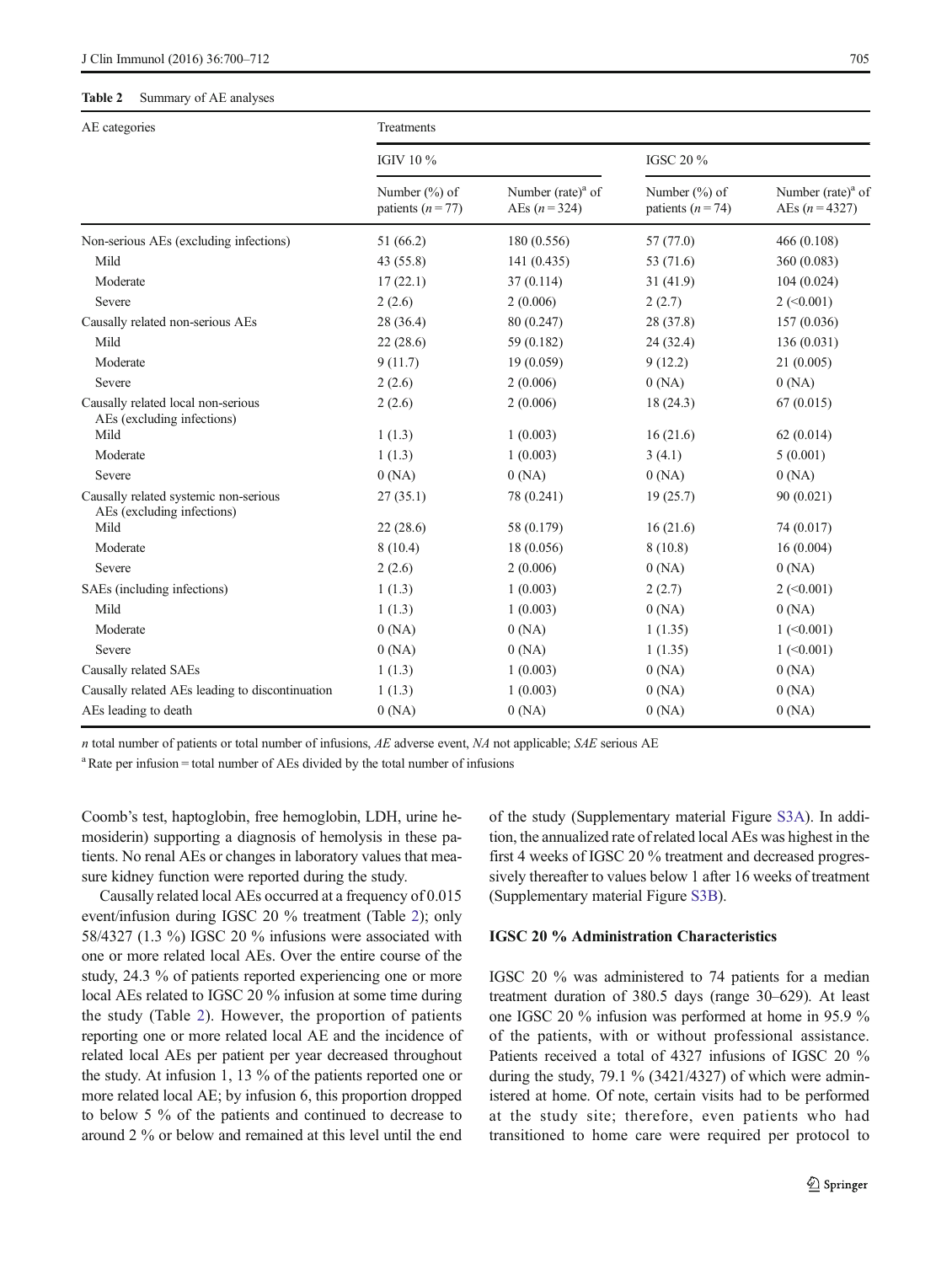<span id="page-6-0"></span>Table 3 Causally related nonserious AEs during the IGSC 20 % treatment

| Adverse event <sup>a</sup>                                                         | % of patients <sup>c</sup> $N = 74$ | Rate per infusion $N = 4327$ |
|------------------------------------------------------------------------------------|-------------------------------------|------------------------------|
| Causally related <sup>b</sup> systemic AEs                                         | 25.7                                | 0.021                        |
| Headache                                                                           | 10.8                                | 0.011                        |
| Fatigue                                                                            | 6.8                                 | 0.002                        |
| <b>Nausea</b>                                                                      | 6.8                                 | 0.002                        |
| Diarrhea                                                                           | 2.7                                 | < 0.001                      |
| Myalgia                                                                            | 4.1                                 | 0.001                        |
| <b>Dizziness</b>                                                                   | 2.7                                 | 0.001                        |
| Migraine                                                                           | 2.7                                 | < 0.001                      |
| Somnolence                                                                         | 2.7                                 | < 0.001                      |
| Abdominal pain lower                                                               | 1.4                                 | < 0.001                      |
| Anti-GAD antibody positive                                                         | 1.4                                 | < 0.001                      |
| Pain                                                                               | 1.4                                 | < 0.001                      |
| Pruritus                                                                           | 1.4                                 | < 0.001                      |
| Causally related <sup>b</sup> local AEs                                            | 24.3                                | 0.016                        |
| Infusion site erythema (including Injection<br>site erythema)                      | 10.8                                | 0.005                        |
| Infusion site pain (including Infusion site discomfort<br>and Injection site pain) | 16.2                                | 0.008                        |
| Infusion site pruritus (including Injection site pruritus)                         | 4.1                                 | < 0.001                      |
| Infusion site urticaria                                                            | 2.7                                 | < 0.001                      |
| Burning sensation                                                                  | 1.4                                 | < 0.001                      |
| Infusion site edema                                                                | 1.4                                 | < 0.001                      |
| Urticaria                                                                          | 1.4                                 | < 0.001                      |

a AEs excluding infections

<sup>b</sup> Related AE as assessed by the investigator. Missing relationships were treated as related

 $c_{\%}$  of patients = (total number of affected patients divided by the total number of patients under treatment) × 100

 $dR$  Rate per infusion = total number of AEs divided by the total number of infusions under treatment

receive some infusions on site. The mean (±SD) weekly dose of IGSC 20 % was  $0.222 \pm 0.071$  g/kg/week. Across all age groups, a median infusion volume per site of 39.50 ml (range 6.4–76.0) was administered (Table [4](#page-7-0)). For 74.8 % (3228/ 4314) of IGSC 20 % infusions, a volume  $\geq$ 30 ml was infused per site. A volume of 60 ml and above per site was administered to 10.8 % of patients at least once (Fig. [1a](#page-8-0)) and in 7.4 % (320/4314) of IGSC 20 % infusions (Fig. [2a](#page-8-0)). Infusions with a volume per site  $\leq 60$  ml usually had either a total required dose per infusion of  $\leq 60$  ml (one site) or a total volume of >60 ml and <120 ml and therefore were divided into two sites.

The median maximum rate of infusion was 60 ml/h/site (range 4.4–180) resulting in a median infusion duration of 0.95 h (range 0.2–6.4; Table [4\)](#page-7-0). Overall, 71.6 % of patients achieved a maximum infusion rate of 60 ml/h/ site or more at least once (Fig. [1b](#page-8-0)) and 57.5 % (2480/4314) of infusions were administered at this infusion rate (Fig. [2b](#page-8-0)). A median number of 2.0 sites/infusion (range 1–4) were used for administration; 84.9 % (3662/4314) of infusions used two infusion sites or fewer.

## **Tolerability**

The short-term tolerability of IGSC 20 % treatment was evaluated by recording infusions for which the infusion rate had to be reduced, interrupted, or stopped due to tolerability concerns or AEs. For 99.8 % of IGSC 20 % infusions, there was no need to stop/interrupt administration or reduce the infusion rate (Table [5\)](#page-9-0). The infusion rate had to be reduced in five  $(0.1 \%)$  IGSC 20 % infusions administered to four patients, two of whom were children (aged 10 and 13 years, respectively). As a result of infusion leakage, two other pediatric patients (aged 8 and 11 years) each had one infusion interrupted, and one infusion was stopped in the 8-year old patient. IGSC 20 % infusions associated with a causally related local AE were categorized by volume and maximum infusion rate per site; the incidence of causally related local AEs did not increase at higher maximum infusion rates and infusion volumes (Fig. [2\)](#page-8-0). Therefore, overall, a very strong positive tolerability profile for IGSC 20 % treatment was demonstrated with infusion rates and volumes of up to 60 ml/h/site and 60 ml per site, respectively.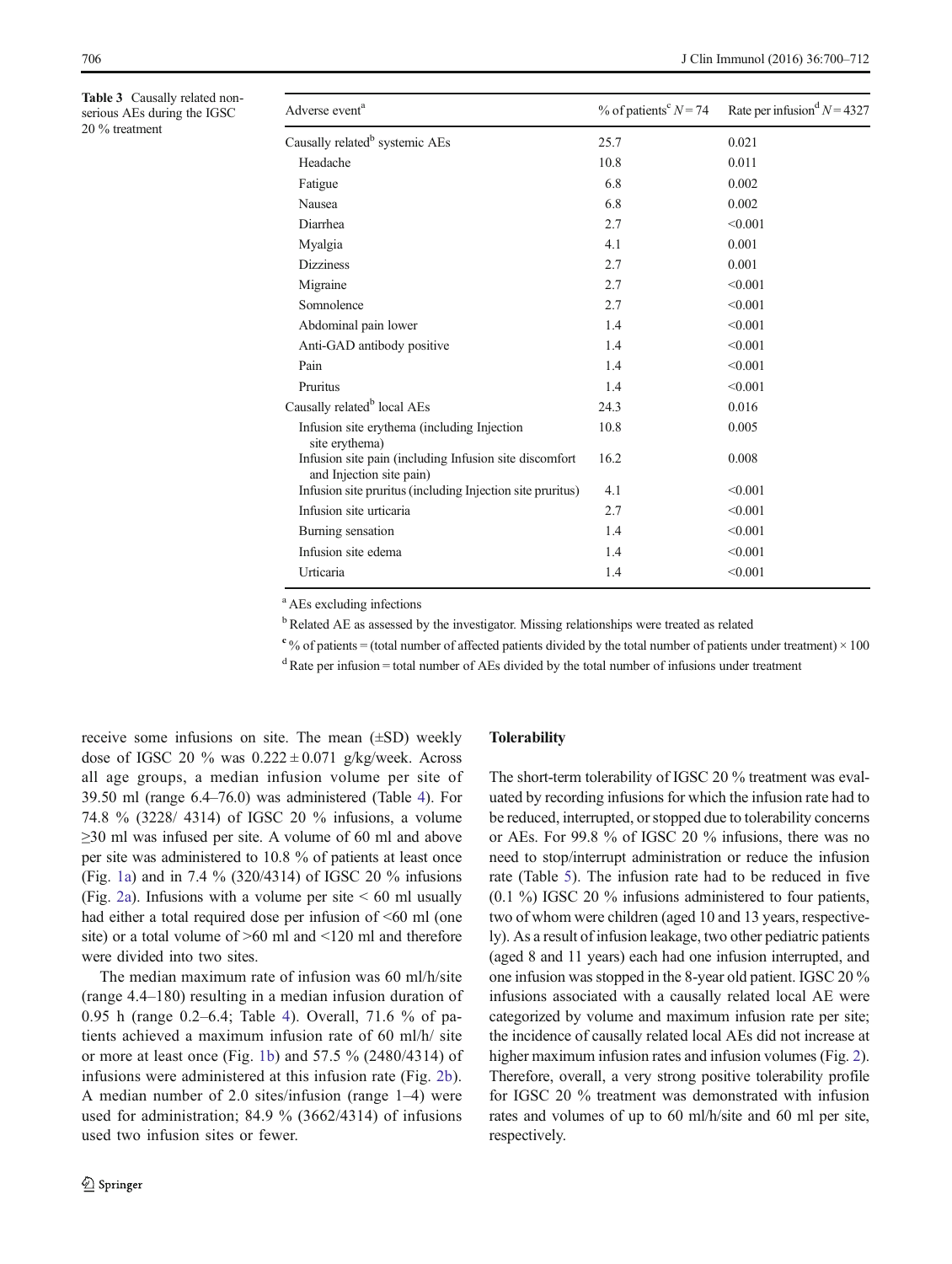#### <span id="page-7-0"></span>Table 4 Administration characteristics for IGSC 20 % by age group

| Parameters <sup>a</sup>            | Age group                                   | All patients $(n = 74)$            |                                  |                                   |                               |            |  |
|------------------------------------|---------------------------------------------|------------------------------------|----------------------------------|-----------------------------------|-------------------------------|------------|--|
|                                    | 2 to $<$ 5<br>years $(n=1)$                 | $5$ to $\leq 12$<br>years $(n=14)$ | 12 to $\leq 16$<br>years $(n=8)$ | 16 to $\leq 65$<br>years $(n=45)$ | 65 years and<br>older $(n=9)$ |            |  |
| Duration of infusions (h)          |                                             |                                    |                                  |                                   |                               |            |  |
| Infusions $(n)$                    | 50                                          | 718                                | 346                              | 2614                              | 434                           | 4162       |  |
| Median                             | 0.95                                        | 0.73                               | 1.18                             | 0.97                              | 0.91                          | 0.95       |  |
| Min; max                           | (0.5; 1.4)                                  | (0.3; 3.45)                        | (0.3; 3.5)                       | (0.2; 4.2)                        | (0.5; 6.4)                    | (0.2; 6.4) |  |
| Number of sites per infusion       |                                             |                                    |                                  |                                   |                               |            |  |
| Infusions $(n)$                    | 52                                          | 753                                | 360                              | 2700                              | 461                           | 4326       |  |
| Median                             |                                             | 2.0                                | 2.0                              | 2.0                               | 2.0                           | 2.0        |  |
| Min; max                           | (1; 1)                                      | (1; 3)                             | (1; 3)                           | (1; 4)                            | (1; 2)                        | (1; 4)     |  |
|                                    | Maximum infusion rate per site (ml/h/ site) |                                    |                                  |                                   |                               |            |  |
| Infusions $(n)$                    | 52                                          | 749                                | 360                              | 2692                              | 461                           | 4314       |  |
| Median                             | 15.0                                        | 30.0                               | 50.0                             | 60.0                              | 60.0                          | 60.0       |  |
| Min; max                           | 13.5; 20.0                                  | 4.4;80.0                           | 20.0;120.0                       | 10.0; 180.0                       | 5.0; 60.0                     | 4.4;180.0  |  |
| Infusion volume per site (ml/site) |                                             |                                    |                                  |                                   |                               |            |  |
| Infusions $(n)$                    | 52                                          | 749                                | 360                              | 2692                              | 461                           | 4314       |  |
| Median                             | 14.5                                        | 19.5                               | 42.7                             | 45.3                              | 39.0                          | 39.5       |  |
| Min; max                           | 13.5; 15.5                                  | 6.4; 43.0                          | 19.2; 67.5                       | 18.1;76.0                         | 31.8; 56.5                    | 6.4;76.0   |  |

<sup>a</sup> Only infusions with complete infusion parameters have been considered for each analyses

## Pharmacokinetic Parameters

The pharmacokinetics of serum IgG during IGSC 20 % treatment is depicted in Supplementary material Figure S4. During weekly IGSC 20 % administration at 145 % of the IGIV 10 % dose and at the individualized dose, no IgG peak was observed at day 1 postinfusion, and mean serum IgG levels remained constant throughout the treatment interval (Supplementary material Figure S4). Pharmacokinetic parameters determined for IGSC 20 % and IGIV 10 % are summarized in Table [6](#page-9-0). The bioavailability of IGSC 20 % following 1.45 dose conversion and individual adjustment relative to IGIV 10 % was 1.09 (90 %CI 1.04 to 1.13,  $n = 49$ ) as determined from the ratio of the geometric means of the AUC while on IGSC 20 % treatment once per week, compared to IGIV 10 % infusions (standardized to one week).

## Total Serum IgG Trough Levels

Throughout IGSC 20 % treatment, median serum IgG trough values attained at the end of each treatment period remained above 14.5 g/L (Table [7](#page-10-0)). After 17 consecutive weeks of IGSC 20 % treatment at the individualized dose once per week, the median serum IgG trough levels were 15.23 g/L (95 %CI 13.59–15.70;  $n = 64$ ). The median serum IgG trough levels recorded at the end of IGIV 10 % treatment administered every 3 weeks was 12.0 g/l (95 % CI 11.0–14.1  $n = 19$ ) and was 10.2 g/l (95 % CI 9.61– 11.3;  $n = 50$ ) at the end of IGIV 10 % treatment given every 4 weeks (Table [7\)](#page-10-0).

#### Patient Experience

Changes in treatment satisfaction were assessed for all patients when switching from IGIV 10 % in period 1 to IGSC 20 % in period 3 (adjusted dose) and at the end of period 4 (individualized dose).

Immunoglobulin-related treatment burden was evaluated with the LQI questionnaire in three domains: treatment interference, therapy-related problems, and therapy settings. No significant change in any of the domains was reported in patients aged 2–12 years. For patients 13 years and above, an improvement in each of the domains was observed between period 1 (IGIV 10 % administration) and the subsequent periods on IGSC 20 % treatment. Improvement in the treatment interference domain was found to be statistically significant  $(p = 0.008)$  across all age groups.

Assessment of treatment satisfaction using the TSQM-9 questionnaire found a significant improvement in the convenience domain ( $p < 0.001$ ) between period 1 (IGIV 10 % administration) and period 4 (IGSC 20 % treatment). No significant improvement in the perception of effectiveness and global satisfaction was observed in either age group: 2–12 years and 13 years and older.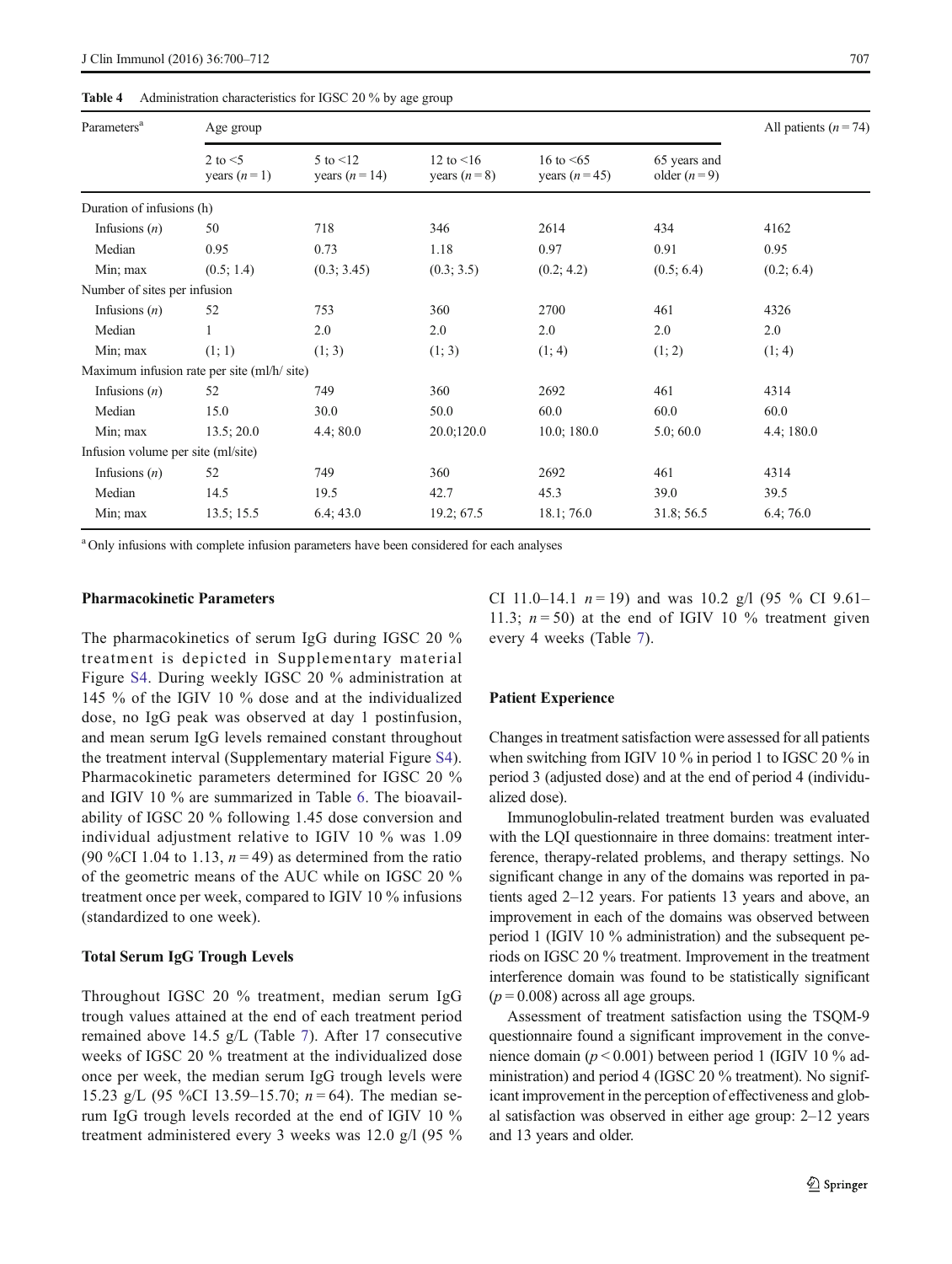<span id="page-8-0"></span>

Fig. 1 Categorization of patients by maximum infusion rate and infusion volume. a Infusion volume per site achieved at least once. b Maximum infusion rate achieved at least once

# Discussion

Subcutaneous (SC) administration of human polyclonal immunoglobulin preparations has been shown to be efficacious in preventing infection in patients with PIDD and is associated with fewer systemic adverse reactions compared to the IV route [\[5,](#page-11-0) [7](#page-11-0), [23](#page-12-0)]. The improved systemic tolerability and sustained protection from infections observed are likely due to lower peak and higher trough levels of serum IgG administered SC [\[24\]](#page-12-0). Drawbacks, however, of SC compared to IV administration with the current standard of 5 and 10 % IgG preparations are that only small volumes can be infused and multiple infusion sites are required per week for treatment [[5,](#page-11-0) [7\]](#page-11-0). A highly concentrated IgG preparation such as the present IGSC 20 % product may offer a new replacement therapy option for patients with PIDD as relatively large volumes per site could be infused at higher rates without impairing tolerability, thereby reducing infusion duration and number of infusion sites.



Fig. 2 Tolerability of IGSC 20 % infusion rates and infusion volumes. a Infusion volumes. b Infusion rates. Numbers above the bars indicate the number of infusions associated with a causally related local AE and numbers inside the bars indicate the number of infusions not associated with any causally related local AE. Only infusions with complete infusion history ( $n = 4314$ ) have been considered for these analyses

In this trial, a systemic exposure equivalent to the previous IGIV 10 % treatment was targeted; thus, the IGSC 20 % dose administered was adjusted to compensate for the lower bioavailability of IgG when administered SC [\[12\]](#page-11-0). SC administration of individually tailored IGSC 20% doses was efficacious in providing systemic exposure similar to that obtained with IV infusions. Serum IgG levels above 5 g/l are generally accepted as the minimal protective threshold although trough levels of at least 7 g/l may be required to achieve adequate protection against infections for some patients [[25](#page-12-0)–[27\]](#page-12-0). In the present study, trough levels were substantially higher than this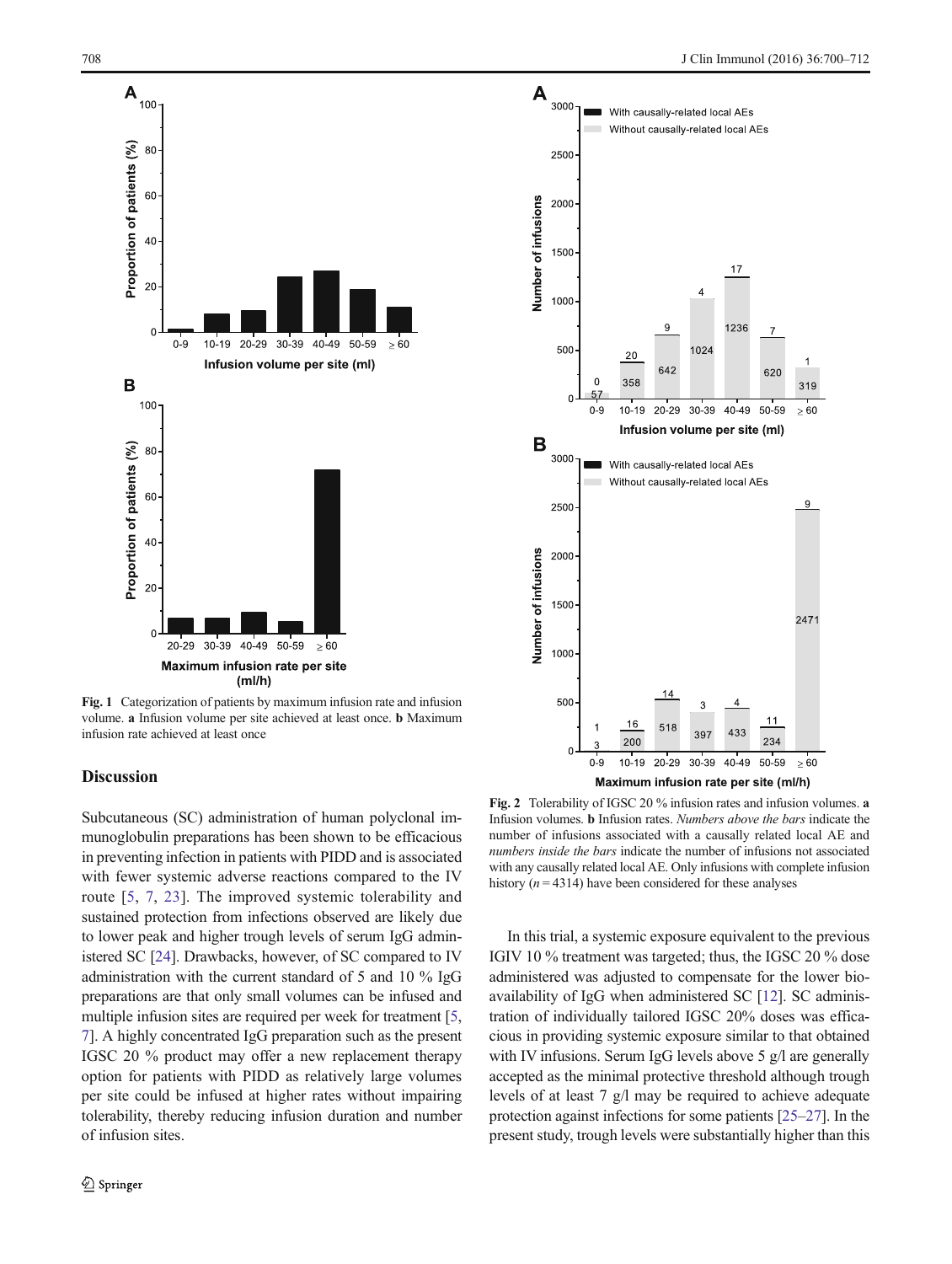<span id="page-9-0"></span>Table 5 Infusions associated with tolerability concerns or AEs

|                                                      | IGSC 20 % treatment dose |            |                |             |  |
|------------------------------------------------------|--------------------------|------------|----------------|-------------|--|
|                                                      | 145 % of IGIV            | Adjusted   | Individualized | Overall     |  |
| Total infusions $(n)$                                | 731                      | 867        | 2729           | 4327        |  |
| Rate reduced, $n$ $\left(\frac{9}{0}\right)$         | 1(0.1)                   | 4(0.5)     | 0(0.0)         | 5(0.1)      |  |
| Interrupted, $n$ $\left(\frac{9}{0}\right)$          | 0(0.0)                   | 1(0.1)     | 1(0.0)         | 2(0.0)      |  |
| Stopped, $n$ $(\%)$                                  | 0(0.0)                   | 0(0.0)     | 1(0.0)         | 1(0.0)      |  |
| No reduction, interruption or stop, $n \binom{0}{0}$ | 730 (99.9)               | 862 (99.4) | 2727 (99.9)    | 4319 (99.8) |  |

accepted protective threshold with a median serum IgG trough level above 14 g/l throughout IGSC 20 % treatment. This may have been due in part to the relatively high Ig doses that patients had been receiving prior to study onset. Indeed, as per study design, the patients received the same monthly IgG dose/kg in period 1 as they did prior to study entry. Therefore, the dose of IGIV 10 % was not predefined per protocol but was determined by the treating physician and the IGSC 20 % dose was subsequently adjusted to achieve systemic exposure equivalent to the IGIV 10 % treatment dose. Although high, the mean weekly dose of IGSC 20 % dose in this study was within the range (0.177–0.224 g/kg BW per week) reported for another IGSC 20 % product [\[11](#page-11-0)].

The high serum IgG trough levels maintained throughout the study were efficacious in preventing VASBIs as demonstrated by the low annualized rate of VASBIs per patient during IGSC 20 % treatment. This rate of VASBIs was significantly lower than the threshold specified by the FDA and EMA guidelines as providing substantial evidence of efficacy [\[19](#page-11-0), [28](#page-12-0), [29](#page-12-0)]. A further indicator of the protective effect of IGSC 20 % was the annualized frequency of any infections (2.41 events/patient), which was comparable to the incidence of infections (2.76 events /patient) reported for another IGSC 20 % preparation [[11](#page-11-0)] and lower than the annualized rate of any infection episodes reported with other licensed IGSC products: 3.946 events/patient in a 6-month study with IGSC 16 % [\[30](#page-12-0)] or 4.1 events/patient with an IGSC 10 % product [\[12](#page-11-0)], although differences in study design and product concentrations may limit direct comparison. These efficacy results, together with the positive outcomes obtained for the additional efficacy assessments (number and duration of fever episodes and of hospitalizations as well as the low rate of days missed from work, school, or daily activity), further support the protective effect of IGSC 20 % as replacement therapy in PIDD.

While the SC administration of IgG has been associated with fewer systemic AEs than IGIV, a higher incidence of local AEs has been reported [\[31\]](#page-12-0). The incidence of systemic AEs related to IGSC 20 % infusions in the present study was about 11-fold lower than for IGIV 10 % treatment. The rate per infusion of local AEs deemed related to IGSC 20 % (0.015 event/infusion) was much lower than the rates reported with a licensed equivalent IGSC 20 % preparation in studies conducted in the USA (0.592 and 0.600 event/infusion, respectively) [\[11,](#page-11-0) [32](#page-12-0)] and in Japan (0.274 event/infusion) [\[33\]](#page-12-0) and lower than the rates observed in an EU study (0.060 event/

Table 6 Pharmacokinetic parameters for the IGSC 20 % and IGIV 10 % treatments

| Treatment Period <sup>a</sup> (IP)         | Period 1 (IGIV $10\%$ ) |                     |                  |                     | Period 2 (IGSC 20 %,<br>145 % of IGIV 10 %) |                     | Period 4 (IGSC 20 $\%$ ,<br>individualized) |                      |
|--------------------------------------------|-------------------------|---------------------|------------------|---------------------|---------------------------------------------|---------------------|---------------------------------------------|----------------------|
| Dosing interval                            | 3 weeks $(n=16)$        |                     | 4 weeks $(n=38)$ |                     | 1 week ( $n = 18$ )                         |                     | 1 week $(n = 60)$                           |                      |
| Parameter [unit]                           | Geom. mean              | 95 % CI             | Geom. mean       | 95 % CI             | Geom. mean                                  | 95 % CI             | Geom. mean                                  | 95 % CI              |
| $AUC$ (g/days/l)                           | 352.05                  | $319.74-$<br>387.63 | 410.40           | 381.24<br>441.79    | 108.33                                      | $97.60 - 120.24$    | 115.21                                      | $109.23 -$<br>121.52 |
| AUC / (Dose/Weight)<br>[(g/days/l)/(g/kg)] | 606.99                  | 495.29-<br>743.87   | 796.30           | $715.36-$<br>886.40 | 472.50                                      | $411.07-$<br>543.10 | 536.05                                      | $495.58 -$<br>579.82 |
| Clearance <sup>b</sup> [ml/kg/days]        | 1.65                    | 1.34–2.02           | 1.26             | $1.13 - 1.40$       | 2.12                                        | $1.84 - 2.43$       | 1.87                                        | $1.72 - 2.02$        |
| Cmax $(g/l)$                               | 27.09                   | 24.30-30.19         | 24.85            | 23.18-26.64         | 17.31                                       | $15.11 - 19.82$     | 19.31                                       | 18.13-20.57          |
| $T$ max $(h)$                              | 6.94                    | $3.96 - 12.17$      | 5.84             | $3.62 - 9.40$       | 54.19                                       | 36.28-80.92         | 78.68                                       | 65.37-94.70          |
| Cmin $(g/l)$                               | 12.03                   | $10.64 - 13.60$     | 10.37            | $9.50 - 11.33$      | 13.85                                       | $12.61 - 15.21$     | 14.00                                       | 13.14–14.91          |

95 %CI 95 % confidence interval

<sup>a</sup> Period 1 and period 2 data includes patients aged 12 years and older; period 4 data includes patients aged 2 years and older.

<sup>b</sup> Apparent clearance for SC administration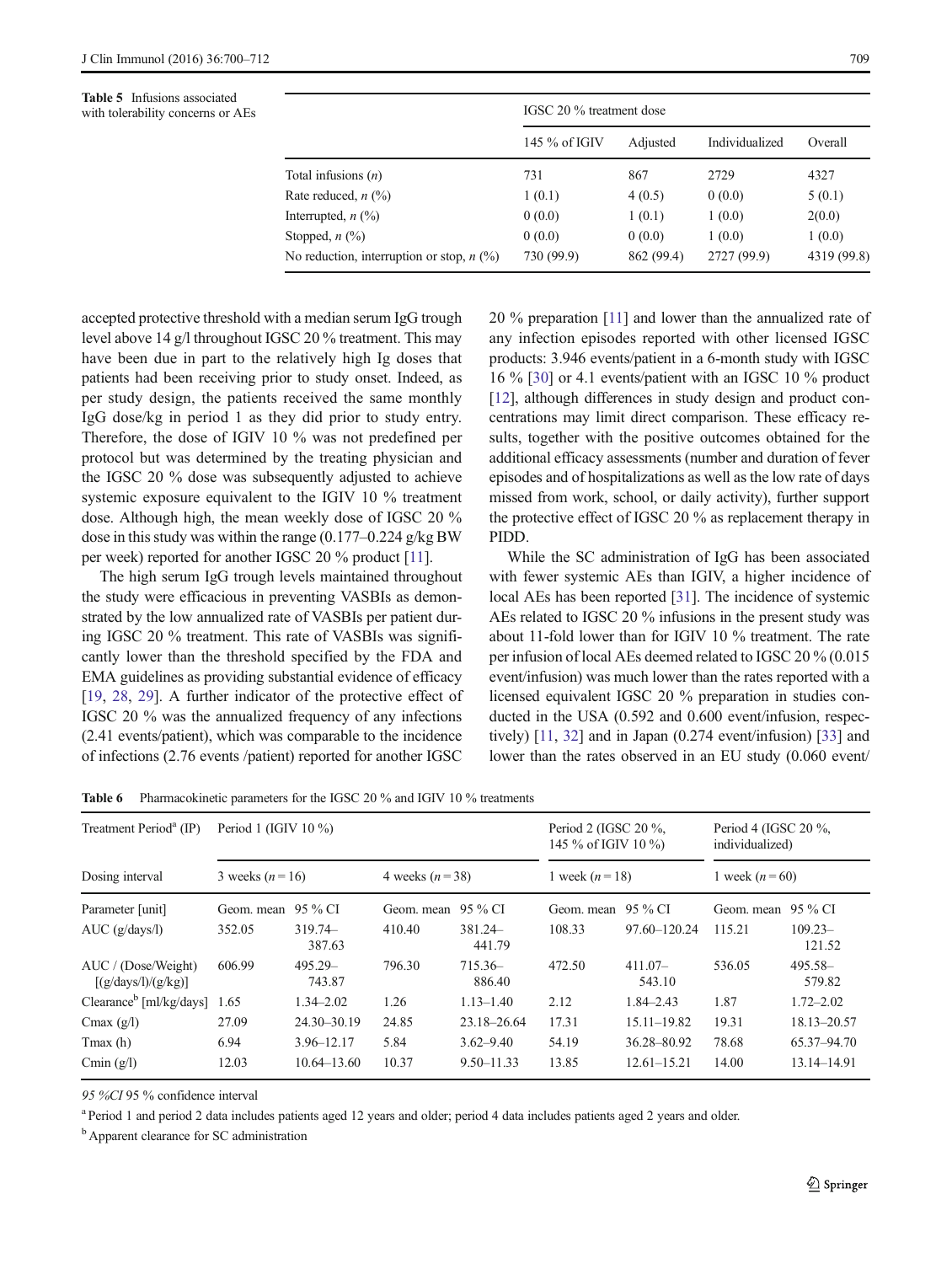| Treatment interval |                                            | Patient number $(n)$ | Geometric mean (95 % CI) | Median $(95\% \text{ CI})$ | Min; max    |  |
|--------------------|--------------------------------------------|----------------------|--------------------------|----------------------------|-------------|--|
| IGIV 10 $\%$       |                                            |                      |                          |                            |             |  |
| 3 weeks            |                                            | 19                   | $11.58(10.36-12.94)$     | $12.00(11.00-14.10)$       | 5.45;14.50  |  |
| 4 weeks            |                                            | 50                   | $10.19(9.55 - 10.88)$    | $10.20(9.61-11.30)$        | 6.09:18.50  |  |
| IGSC 20 $\%$       |                                            |                      |                          |                            |             |  |
| 1 week             | 145 $\%$ of IV dose                        | 27                   | $14.77(13.86 - 15.74)$   | $15.30(12.80 - 16.10)$     | 12.00;20.30 |  |
| 1 week             | Adjusted dose $(145\% \text{ of IV dose})$ | 66                   | 14.20 (13.48–14.96)      | $14.65(13.80-15.60)$       | 8.65;22.20  |  |
| 1 week             | Individualized dose <sup>a</sup>           | 57                   | $14.74(14.03-15.48)$     | $15.10(14.00-16.40)$       | 8.81;23.40  |  |

<span id="page-10-0"></span>Table 7 Trough levels of total IgG at the end of treatment periods

95 %CI 95 % confidence interval

<sup>a</sup> Determined for each patient by comparing the individual serum IgG trough level attained in period 3 to the expected increase in serum IgG trough level calculated from the PK data from periods 1 and 2

infusion) [\[34\]](#page-12-0). Consistent with these data, IGSC 20 % treatment was well tolerated, with mostly mild (92.5 %) or moderate (7.5 %), and no severe related local AEs reported. No patients discontinued due to a local adverse reaction, and 98.7 % of IGSC 20 % infusions were not associated with any local related non-serious AE. For 99.8 % of IGSC 20 % infusions, no reduction of infusion rate was required; no infusions had to be interrupted or stopped due to AE or tolerability concerns, indicating an overall short-term tolerability at least equivalent to that observed with a similar licensed IGSC 20 % product [[33\]](#page-12-0). The same model of electromechanical syringedriver pump was used in all patients to exclude potential differences in tolerability and local adverse reactions that could arise from different pump selections. Electromechanical syringe-driver pumps were also used in US and EU studies conducted with a licensed IGSC 20 % product [\[11,](#page-11-0) [34](#page-12-0)].

The favorable tolerability profile of IGSC 20 % infusions permitted the administration of higher infusion rates and volumes per site: the median maximum IGSC 20 % infusion rate  $(60 \text{ ml/h} / \text{site}$ ; range 4.4–180) was above the maximum infusion rate recommended for another IGSC 20 % preparation (15–25 ml/h/site) [[35\]](#page-12-0). This infusion rate was achieved in more than half of completed IGSC 20 % infusions without increase in the proportion of infusions associated with local adverse reactions, indicating that the maximum recommended infusion rate of 60 ml/h/site for this study was well-tolerated. Of note, there was no predominance of any body mass index in patients across all age groups; therefore, the possibility that the favorable tolerability of higher rates and volumes was related to the amount of subcutaneous adipose tissue is unlikely. The similarity of IGSC 20 % osmolality (280–292 mOsm/ kg) with the physiological plasma osmolality (280– 296 mOsm/kg) could partly account for the positive tolerability profile of IGSC 20 % [\[36](#page-12-0), [37](#page-12-0)]. By comparison, the osmolality of a licensed IGSC 20 % product is higher (380 mOsm/ kg) [\[38](#page-12-0)]. The use of glycine rather than proline as stabilizer in the investigated IGSC 20 % product may also contribute to its improved tolerability.

The high infusion rates enabled a lower infusion duration (median 0.95 h, range 0.2–6.4 h) for IGSC 20 %, which is markedly shorter than the duration reported for weekly infusions of a licensed IGSC 20 % preparation (2 h; range 0.5– 17.0 h) [\[11\]](#page-11-0). In addition, infusion volumes of up to 60 ml/site were administered in this study, resulting in one or two sites per IGSC 20 % administration in over 75 % of infusions compared to five or fewer sites in 75 % of infusions with a licensed IGSC 10 % product [\[12\]](#page-11-0). The viscosity of IGSC 20 % is similar to those of licensed IGSC 16 and 20 % preparations (14.4 versus 14.4 mPa/s and 14.7 mPa/s, respectively). In addition, there was no specified needle length for infusions. Regardless, infusion characteristics determined for the study product favored shorter infusion duration and fewer infusion sites. Infusion sites were rotated to avoid any single infusion site being used repeatedly within a short time interval.

Patients across all ages adhered to the SC administration of treatment as evidenced by the overall high rate of study completion; 90 % of patients treated with IGSC 20 % completed the study, including 95 % of patients aged 2 to <16 years old, suggesting that IGSC 20 % did not place an unreasonable burden on the daily activities of the adult and pediatric patients. Results of patient-reported outcome measures also showed an overall positive evaluation of IGSC 20 % treatment; in particular, a significant increase in treatment satisfaction in terms of treatment convenience and interference was observed. Home infusion was adopted by a high proportion (96 %) of patients and may have contributed to the perception of enhanced convenience. These results, in line with several reports from other studies, show that the treatment experience of patients with PIDD improves as a result of the practice of subcutaneous administration (reviewed by Wasserman [\[5](#page-11-0)]).

In conclusion, IGSC 20 % administered SC at an individually adjusted dose was shown to have an excellent safety and tolerability profile in patients with PIDD. In addition, the low incidence of infections and the maintenance of protective trough levels for total serum IgG demonstrate the efficacy of IGSC 20 % treatment. Excellent tolerability across all age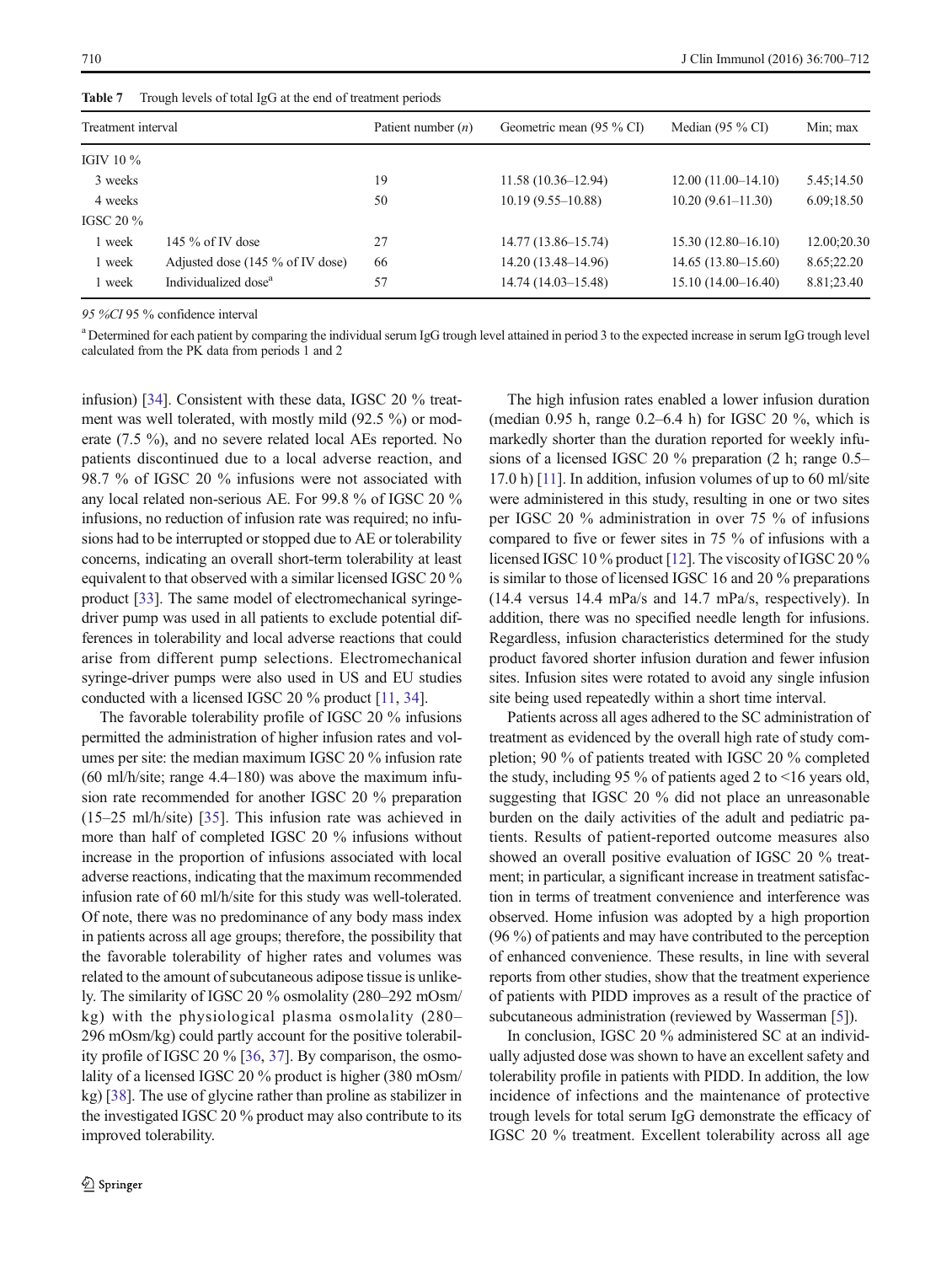<span id="page-11-0"></span>groups enabled infusions to be administered at higher rates and volumes compared to conventional SC preparations, leading to shorter infusion durations and fewer infusion sites with a reflection onto patient experience in terms of treatment interference and convenience.

Acknowledgments The study was funded by Baxalta, now part of Shire. The authors thank James N. Moy, Ralph Shapiro, Alan P. Knutsen, Lisa Kobrynski, Richard L. Wasserman, Arye Rubinstein, Elie Haddad, and Douglas H. Jones, investigators in this study, and Tschung-I (Jenny) Ho, Miranda Chapman, Jennifer Doralt, as well as Diane Ito and Lisa Meckley, for their contributions to the review of this manuscript.

Authors' Contributions DG, SF, BM and HL contributed to study conception and design; CB wrote the manuscript; DS, MS, SG, IH, IM, KP, AD, BM, HL, and LY contributed to study conduction, as well as acquisition and interpretation of data; CB, SF, BM, HL, and LY interpreted the data; SF performed the statistical analysis; and all authors reviewed the manuscript and approved the final version.

Compliance with Ethical Standards This prospective, open-label clinical trial (registered on clinicaltrials.gov: NCT no. 01218438) was conducted in accordance with the Declaration of Helsinki and the international standards of Good Clinical Practice. Informed consent was obtained from each patient prior to undergoing any study procedures.

Conflict of Interest DS, MS, SG, IH, KP, and AD worked as investigators on this Baxalta, now part of Shire-funded clinical study. DS, MS, and KP are on the Baxalta, now part of Shire advisory board and MS and KP have worked as speakers for Baxalta, now part of Shire. SG serves as an ad hoc advisor for Baxalta. CB, BM, HL, DG, and LY are full-time employees at Baxalta, now part of Shire. SF was a full-time employee of Baxalta, now part of Shire, at the time when this study was underway. BM, HL, and LY are shareholders of Baxalta, now part of Shire.

Research involving human participants All procedures performed in the study were in accordance with the ethical standards of the institutional and /or national research committee and with the 1964 Helsinki declaration and its later amendments or comparable ethical standards.

Open Access This article is distributed under the terms of the Creative Commons Attribution 4.0 International License (http:// creativecommons.org/licenses/by/4.0/), which permits unrestricted use, distribution, and reproduction in any medium, provided you give appropriate credit to the original author(s) and the source, provide a link to the Creative Commons license, and indicate if changes were made.

## References

- 1. Bousfiha A, Jeddane L, Al-Herz W, Ailal F, Casanova JL, Chatila T. The 2015 IUIS phenotypic classification for primary immunodeficiencies. J Clin Immunol. 2015;35:727–38.
- 2. Bonilla FA, Khan DA, Ballas ZK, Chinen J, Frank MM, Hsu JT. Practice parameter for the diagnosis and management of primary immunodeficiency. J Allergy Clin Immunol. 2015;136:1186– 1205.e78.
- 3. Modell V, Quinn J, Orange J, Notarangelo LD, Modell F. Primary immunodeficiencies worldwide: an updated overview from the Jeffrey Modell Centers Global Network. Immunol Res. 2016;64: 736–53.
- 4. Bruton OC. Agammaglobulinemia. Pediatrics. 1952;9:722–8.
- Wasserman RL. Progress in gamma globulin therapy for immunodeficiency: from subcutaneous to intravenous infusions and back again. J Clin Immunol. 2012;32:1153–64.
- 6. American Academy of Allergy, Asthma and Immunology. Eight guiding principles for effective use of IVIG for patients with primary immunodeficiency. 7. 2011. American Academy of Allergy, Asthma and Immunology (AAAAI). Ref Type: Report
- 7. Melamed I, Testori A, Spirer Z. Subcutaneous immunoglobulins: product characteristics and their role in primary immunodeficiency disease. Int Rev Immunol. 2012;31:451–61.
- 8. Gardulf A, Hammarström L, Smith CI. Home treatment of hypogammaglobulinaemia with subcutaneous gammag lobulin by rapid infusion. Lancet. 1991;338:162–6.
- 9. Gardulf A, Andersen V, Björkander J, Ericson D, Frøland SS. Gustafson R and others. Subcutaneous immunoglobulin replacement in patients with primary antibody deficiencies: safety and costs. Lancet. 1995;345:365–9.
- 10. Gardulf A, Hammarström L. Subcutaneous administration of immunoglobulins. What are the advantages? Clin Immunother. 1996;6:108–16.
- 11. Hagan JB, Fasano MB, Spector S, Wasserman RL, Melamed I, Rojavin MA. Efficacy and safety of a new 20% immunoglobulin preparation for subcutaneous administration, IgPro20, in patients with primary immunodeficiency. J Clin Immunol. 2010;30:734–45.
- 12. Wasserman RL, Melamed I, Kobrynski L, Strausbaugh SD, Stein MR, Sharkhawy M. Efficacy, safety, and pharmacokinetics of a 10% liquid immune globulin preparation (GAMMAGARD LIQUID, 10%) administered subcutaneously in subjects with primary immunodeficiency disease. J Clin Immunol. 2011;31:323–31.
- 13. Al-Herz W, Bousfiha A, Casanova JL, Chapel H, Conley ME, Cunningham-Rundles C. Primary immunodeficiency diseases: an update on the classification from the International Union of Immunological Societies Expert Committee for Primary Immunodeficiency. Front Immunol. 2011;2:54.
- 14. Conley ME, Notarangelo LD, Etzioni A. Diagnostic criteria for primary immunodeficiencies. Representing PAGID (Pan-American Group for Immunodeficiency) and ESID (European Society for Immunodeficiencies). Clin Immunol. 1999;93:190–7.
- 15. Hamamoto Y, Harada S, Kobayashi S, Yamaguchi K, Iijima H, Manabe S. A novel method for removal of human immunodeficiency virus: filtration with porous polymeric membranes. Vox Sang. 1989;56:230–6.
- 16. Yuasa T, Ishikawa G, Manabe S, Sekiguchi S, Takeuchi K, Miyamura T. The particle size of hepatitis C virus estimated by filtration through microporous regenerated cellulose fibre. J Gen Virol. 1991;72:2021–4.
- 17. Hämäläinen E, Suomela H, Ukkomen P. Virus inactivation during intravenous immunoglobulin production. Vox Sang. 1992;63:6–11.
- 18. Kempf C, Jentsch P, Poirier B, Barre-Sinoussi F, Morgenthaler JJ, Morell A. Virus inactivation during production of intravenous immunoglobulin. Transfusion. 1991;31:423–7.
- 19. U.S. Department of Health and Human Services, Food and Drug Administration, and Center for Biologics Evaluation and Research. Guidance for industry: safety, efficacy, and pharmacokinetic studies to support marketing of immune globulin intravenous (human) as replacement therapy for primary humoral immunodeficiency. 17. 2008. U.S. Department of Health and Human Services, Food and Drug Administration (FDA). Ref Type: Report
- 20. Daly PB, Evans JH, Kobayashi RH, Kobayashi AL, Ochs HD, Fischer SH. Home-based immunoglobulin infusion therapy: quality of life and patient health perceptions. Ann Allergy. 1991;67:504– 10.
- 21. Nicolay U, Haag S, Eichmann F, Herget S, Spruck D, Gardulf A. Measuring treatment satisfaction in patients with primary